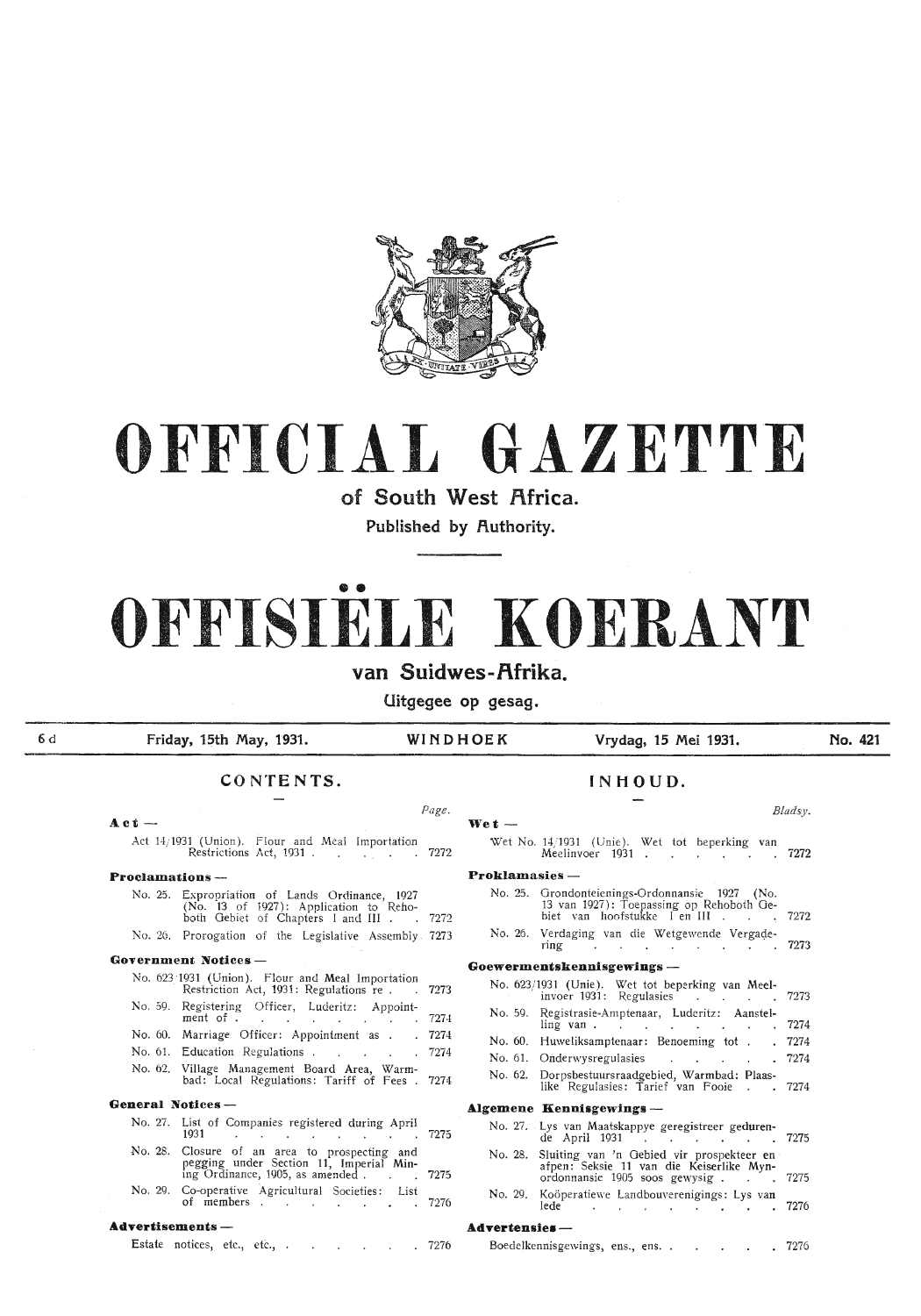No. 14, 1931 (Union).]

### **ACT**

To provide: for the prohibition, control or regulation of the importation of wheaten flour and wheaten meal.

Be it enacted by the King's Most Excellent Majesty, the Senate and the House of Assembly of the Union of South Africa, as follows:-

Prohibition, control<br>or regulatton of **importation of wheaten flour and** whaeten meal into the Union. 1. The Minister of Finance may, from time to time, by notice in the *Gazette*, prohibit, control or regulate the importation into the Union of wheaten flour and wheaten meal, or any class of wheaten flour or wheaten meal.

2. The Minister of Finance may make all such regulations as he deems necessary or expedient for the carrying out of any prohibition, control or regulation imposed under section *one.* 

3. This Act may be cited as the Flour and Meal Importation Restrictions Act, 1931.

### **PROCLAMATIONS**

**BY** HIS HONOUR ALBERTUS JOHANNES WERTH, **AD-**MINISTRATOR OF SOUTH WEST AFRICA.

### No. 25 of 1931.]

WHEREAS by paragraph *four* of the Agreement con-<br>cluded between the Administrator of South West Africa and the Kapitein of the Rehoboth Community and the members<br>of the Raad of the said Community, which said Agreement<br>was ratified and confirmed by Proclamation of the Administrator dated the twenty-eighth day of September, 1923 (Proclamation No. 28 of 1923), it was agreed, *inter alia*, that the Administrator, after consultation with the Raad of the aforementioned Rehoboth Community, should possess the power to extend to the territory referred to in the Agreement as the *Gebiet* the operation of any law in force in the Territory of South West Africa, if he considered such extension expedient or desirable in the interests of either the Territory of South West Africa or the *Gebiet;* 

AND WHEREAS by section *one* of the Rehoboth Affairs Proclamation, 1924 (Proclamation No. 31 of 1924), it was<br>provided that, from and after the taking effect thereof, the Raad should 'cease to function within the *Gebiet,* and that all and several the powers, functions and duties vested by law in the Raad should vest in the Magistrate of the District of Rehoboth;

AND WtiEREAS after consultation with the Magistrate of the District of Rehoboth, the Administrator considers it expedient and desirable, in the interests of the Territory of South West Africa and of the *Oebief,* to extend thereto the operation of certain of the provisions of the Expropriation of Lands Ordinance, 1927 (Ordinance No. 13 of 1927);

NOW THEREFORE, under and by virtue of the powers in me vested, I do hereby proclaim, declare and make known as follows:-

1. Subject to the provisions of this Proclamation, the provisions of Chapters I and III of the Expropriation of Lands Ordinance, 1927 (Ordinance No. 13 of 1927), hereinafter referred to as "the Ordinance", together with all amendments thereof or additions thereto which may hereafter be enacted, shall be of force and effect within the territory referred to as the *Gebiet* in the Agreement contained in the Schedule to Proclamation of the Administrator dated the twenty-eighth day of September, 1923 (Proclamation No. 28 of  $1923$ ).

2. - In the application of the Ordinance to the *Oebiet,* the word "owner" shall be interpreted to include any person who owns or holds land in accordance with the laws of the Rehoboth Community and, in relation to land so owned or held bv that Community, shall include that Community, and the word "party" shall be interpreted to include any person so owning or holding land and that Community as represented by the Magistrate of the District of Rehoboth, and the ex-<br>pression "private person" shall be interpreted to include that Community as so represented.

3. In the application of Section *twelve* of the Ordinance to the *Gebiet*, in respect of land which is not registered in the Deeds Registry, transfer of such land shall be effected by the issue by the Registrar of Deeds of a certificate of title in respect thereof to such person as the Administrator may direct.

No. 14, 1931 (Unie).]

### **WET**

Om voorsiening te maak vir die verbod, kontrole of reëling Van die invoer van koringblommeel en koringmeel.

Dit word bepaal deur Sy Majesteit die Koning, die Senaat en die. Volksraad van die Unie van Suid-Afrika, as volg :-

1. Die Minister van Finansies kan van tyd tot tyd, deur <sup>Verbod, kontrole isgewing in die *Staatskoerant*, die invoer van koring- van koring-blom-<br>1meel en koringmeel of enige soort van koringblommeel meel en koringweel<br>30</sup> kenmsgewing in die *Staatskoerant,* die invoer van koringblommeel en koringmeel of enige soort van koringblommeel of koringmeel in die Unie verbied, kontroleer of reël.

2. Die Minister van Finansies mag alle regulasies uit- Regulasies.<br>vaardig wat hy nodig of dienstig ag vir die uitvoering van<br>enige verbod, kontrole of reëling kragtens artiekel *een*.

3. Hierdie Wet kan aangehaal word as die Wet tot Kort tietek. Beperk:ing van Meelinvoer 1931.

### **PROKLAMASIES**

DEUR SY EDELE ALBERTUS JOHANNES WERTH, **ADMINISTRATEUR VAN SUIDWES-AFRIKA.** 

### No. 25 van 1931.]

NADEMAAL deur paragraaf *vier* van die Ooreenkmns tussen die Administrateur van Suidwes-Afrika en die Kaptein van die Rehoboth Gemeente en die lede van die Raad van die voormelde gemeente gesluit, watter ooreen-<br>koms deur Proklamasie-van-die-Administrateur-gedagteken-die agt-em-twintigste dag van September 1923 (Proklamasie No. 28 van 1923) bevestig en bekragtig is, dit *inter alia* ooreengekom is dat die Administrateur, na raadpleging met die Raad van<br>die voormelde Rehoboth gemeente, die bevoegdheid besit om<br>wetgewing vir die gebied, wat in die Ooreenkoms die *Oebiet* genoem word, uit te vaardig en enige wet, wat binne die Gebied Suidwes-Afrika van krag is, daarop uit te brei as hy sodanige wetgewing of uitbreiding in die belange van die Gebied Suidwes-Afrika of die *Gebiet* raadsaam of wenslik ag;

EN NADEMAAL deur artiekel een van "De Rehoboth Aangelegenheden Proklamatie 1924" (Proklamasie No. 31 van 1924) bepaal is dat vanaf en na die inwerkingtreding daarvan die Raad sou ophou om binne die *Gebiet* te fungeer en dat die bevoegdhede, funksks en pligte, deur wet aan die Raad verleen, by die Magistraat van die distrik Rehoboth sou<br>berus;

EN NADEMAAL die Administrateur, na raadpieging met die magistraat van die distrik Rehoboth, dit raadsaam en<br>wenslik ag in die belang van die Gebied Suidwes-Afrika en<br>van die *Gebiet* om die werking van sekere van die bepalings<br>van die Grondonteienings-Ordonnansie 1927 (Ord 13 van 1927) daarop uit te hrei;

SO IS DIT dat ek, op grond van en kragtens die bevoegdheid my verleen, hierby proklameer, verklaar en be-<br>kend maak as volg:—

1. Onderhewig aan die hepalings van hierdie Proklamasie is die bepalings van hoofstukke I en III van die Grondonteienings-Ordonnansie 1927 (Ordonnansie No. 13 van 1927), hierinlater "die Ordonnansie" genoem, tesame met al die wysigings daarvan of toevoegings daartoe, wat hierinlater<br>verorden mag word, van krag en in werking binne die gebied, wat in die Ooreenkoms bevat in die Bylae van Proklamasie van die Administrateur gedagteken die agt•en-twintigste dag van September 1923 ( Proklamasie No. 28 van 1923) die *Oebiet* genoem word.

2. By die toepassing van die Ordonnansie op die *Qgbiet*  word die woord "eieriaar" bepaal om enige persoon in te sluit, wat grond ooreenkomstig die wette van die Rehoboth Gemeente besit of hou, en met betrekking tot grond aldus deur daardie Gemeente besit of gehou, omvat dit daardie Oemeente, en die woord "party" word bepaal om enige persoon, wat aldus grond besit of hou, in te sluit en daardie Gemeente, soos verteenwoordig deur die magistraat van die distrik Rehoboth, en die uitdrukking "private persoon" word bepaal om daardie Gemeente, soos aldus verteenwoordig, in te sluit. Woordbepaling.

3. By die toepassing van artiekel twaalf van die Ordonnansie op die *Oebtet* ten opsigte van grond, wat nie in die Registrasiekantoor van Aktes geregistreer is nie, moet transport van sodanige grond bewerkstellig word deur die uitreiking van 'n sertifikaat van eiendomsreg deur die Registra• teur van Aktes ten opsigte daarvan aan sodanige persoon as die Administrateur gelas. · Transportvan grc

Tocpassing op di; *Oebiet* van hoofstukke I en III va:<br>Ordonnansie No. 1<br>van 1927.

Application to the *Oebiet* oi Chapters I aitd III of Ordi-**nance** No.13 of 1927,

Interpretation.

Transfer of land.

Regulations.

Short title.

7272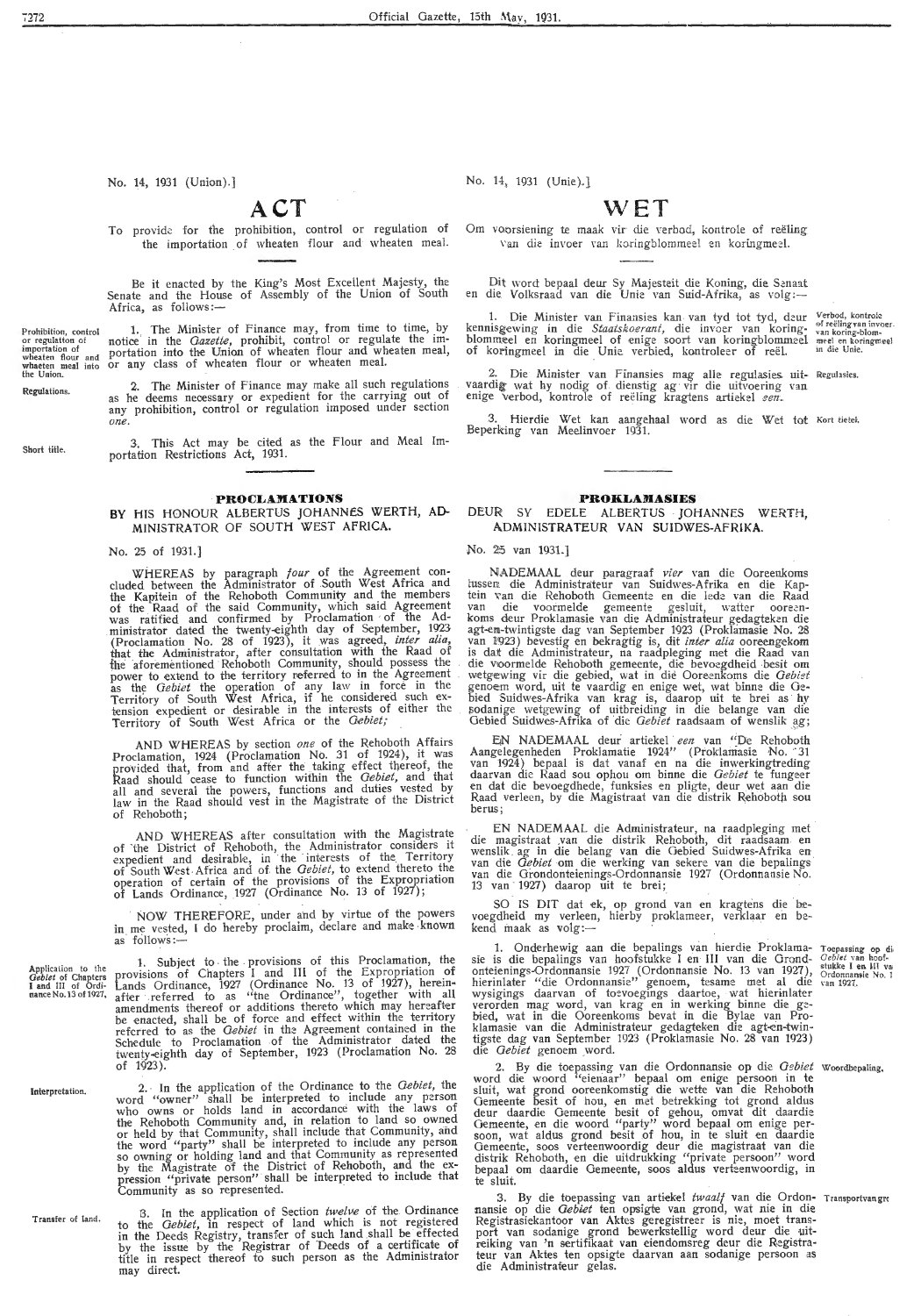Modification of sec-<br> **fion** twe*nty-seven* of<br> **1927** in its applica-<br> **fion** to the Gebiet.

Oat of what funds<br>compensation to be<br>paid.

words "the Registrar of Oeeds". 5. Compensation in respect of any land expropriated under the provisions of the Ordinance, as applied to the *Gebiet* by this Proclamation, shall if such land be expr<sub>2</sub>priated for the sole benefit of the Rehoboth Community, be Haid out of the communal revenues of that Community, and shall, if such land be expropriated for the benefit of the <sub>general</sub><br>public other than the members of that Community, ij<sub>e paid</sub> out of the Territory Revenue Fund.

4. In the application of section *iwenty-seven* of the Ordinance to the *Gebiet*, in respect of land owned or  $h$ -ld in accordance with the laws of the Rehoboth Community, that section shall be read as though the words " and the Magistrate of the District of Rehoboth" occured immediately a $\mathfrak{k}_{\text{fer}}$  the

If any land be so expropriated for the benefit  $\frac{c_f}{c_f}$  both the Rehoboth Community and the general public other than members of that Community, compensation in respect thereof shall be paid out of the communal revenues of that  $Com$ munity and the Territory Revenue Fund in such profioritions as the Administrator may determine.

### GOD SAVE THE KING.

Given under my hand and Given under my hand and seal at Windhog<sub>k this</sub> 29th day of April, 1931. **A. J.** WERT H

*Ad mini\$ trator.* 

No. 26 of 1931.J

Prorogation of the<br>**Legislative** Assem-<br>bly, WHEREAS by sub-section (3) of section *nineteell* of the South West Africa Constitution Act, 1925, of the Parliament of the Union of South Africa, it is provided that  $\mathbf{H}_{\text{te}}$  Administrator may from time to time by Proclamation prorogue the Legislative Assembly for the Territory of South  $W_{est}$ Africa;

> AND WHEREAS it is expedient that the Assembly should be prorogued;

> NOW THEREFORE, under and by virtue of the power and authority in me vested, I do by this Procla<sub>ination</sub><br>prorogue the said Legislative Assembly for the Territi<sub>ory of</sub><br>South West Africa until the first day of October, 1931.

> > GOD SAVE THE KING.

Given under my hand and seal at Windho<sub>1</sub> on this the 12th day of May, 1931.

A. J. WERTH, Adminis<sub>trator.</sub>

## **Government Notices.**

The following Government Notices are published for general information.

**H.** P. SMIT,

Administrator's Office, Windhoek. Secretary for South West Africa.

No. 623 (Union).)

[ 16th April, 1931.

Notice is hereby given that, acting under section  $\zeta_{11}e$  of the Flour and Meal Importation Restriction Act,  $1931 - 1$ NICOLAAS CHRISTIAAN HAVENGA, Minister of  $F_{inance}$ . hereby prohibit the importation into the Union of any  $\mathbf{w}_{\text{treatment}}$ flour or wheaten meal without a permit in writing therefor ~issued by me in terms of the subjoined regulations.

Notice is hereby further given that I have mad. the following regulations under section two of the aforesais Act with effect from the date of publication thereof: $-\frac{1}{2}$ 

### REGULATIONS.

1. No person shall import any wheaten flour or  $w_{heaten}$ meal into the Union without a permit in writing therefor<br>given by the Minister of Finance.

2. Applications in writing for such permits shall be addressed to the Commissioner of Customs, P.O. Box  $376$ Pretoria, and shall contain the following particulars:  $\frac{370}{27}$ 

- (a) the quantity, description, grade or quality and purchase price of the flour or meal to be imported, including<br>freight and insurance;
- (b) the country of origin and port of shipment of the flour or meal;
- (c) the port of landing and the place of destination  $i_n$  the Union of the flour or meal;
- (d) the purpose for which the flour or meal is to be  $t_1$ used;
- (e) the quantities of the same class of flour or  $_{\text{meas}1}$ imported by the applicant during each of the three calendar years prior to his application and during the current year up to date of his application;

4. By die toepassing van artiekel *sewen-en-twintig* van die Ordonnansic op die *Gebiet*, ien opsigte van grond besit of gehou ooreenkomstig die wette van die Rehoboth Gemeente, moet daardie artiekel gelees word asof die woorde "en die magistraat van die distrik Rehoboth" onmiddellik na die woorde "die Registrateur van Aides" voorkom. **Wysiging van artickel scienten-**<br>twintig **van Ordon-**<br>**nansie Nr. 13 van 1927 ten opsigte van**<br>**sy toepassing op die** Oebiet.

5. Skadeloossielling ten opsigte van enige grond. onkien kragtens die bcpalings van die Ordonnansie, soos deur hierdie Proklamasie op die *Oebiet* toegepas, moet, as sodanige grond<br>vir die uitsluitlike voordeel van die Rehoboth Gemeente onteien word, uit die gemeente-inkomste van daardie Gemeente betaal word: en moet, as sodanige grond vir die voordeel van die algemene publiek ander as die lede van daardie Gemeente ont-<br>eien word, uit die Territoriale lnkomstefonds betaal word. Uit watter fonds<br>kompensasie betaal<br>moet word.

As enige grond aldus vir' die voordeel van albci die Rehoboth Gemeente en die algemene publiek ander as lede van daardie Gemeente onteien word, moet skadeloosstelling ten opsigte daarvan uit die gemeente-inkomste van daardie Gemeente en die Territoriale Inkomstefonds, in sodanige ver-<br>houdings as die Administrateur mag bepaal, betaal word.

### GOD BEHOEDE DIE KONING.

Gegee onder my handtekening en seël te Windhoek op hierdie 29ste dag van April 1931.

A. J. WERTH, Administrateur.

No. 26 van 1931.]

NADEMAAL deur onderaniekel (3) van artiekel *neentien* van die Zuidwest-Afrika Konstitutie Wet 1925, van die Parlement van die Unie van Suidafrika, voorsiening gemaak word dat die Administrateur van tyd tot tyd deur Proklamasie die Wetgewende Vergadering- vi; die Gcbied Suidwes-Afrika kan verdaag;

EN NADEMAAL dit wenslik is dat die Wetgewende Vergadering verdaag word;

SO IS DIT dat ek, ingevolge en kragtens die bevoegdhede my verleen, deur hierdie Proklamasie die genoemde Wetgewende Vergadering vir die Gebied Suidwes-Afrika verdaag tot die eerste dag van Oktober 1931.

GOD BEHOEDE DIE KONING.

Gegee onder my handtekening en seël te Windhoek op hierdie 12de dag van Mei 1931.

A. J. WERTH, *Administrateur.* 

### **Goewermentskennisgewings.**

Die volgende Goewermentskennisgewings word vir algemene informasie gepubliseer.

H. P. SMIT,

Administrateurskantoor, Windhoek. Sekretaris vir Suidwes-Afrika.

### No. 623 (Unie).] [ 16 April 1931.

Hiermee word kennis gegee dat ek, NICOLAAS<br>CHRISTIAAN HAVENGA, Minister van Finansies, kragtens artiekel een van die Wet tot Beperking van Meelinvoer, 1931, die invoer van enige koring blommeel of koringmeel in die Unie, sonder skriftelike vergunning daarvoor deur my volgens<br>onderstaande regulasies verleen, hiermee verbied.

Verder word hierby kennis gegee dat ek die volgende regulasies uitgevaardig het kragtens artiekel *twee* van voor-<br>melde Wet, met ingang vanaf die datum van publikasie daar-<br>van:--

### REGULASlES.

1. Niemand mag koringblommcel of koringmeel in die Unie invoer nie sonder skriftelike vergunning daartoe, deur<br>die Minister van Finansies verleen.

2. 'n Skriftelike aansoek om sodanige vergunning moet gerig word tot die Kommissaris van Doeane, Posbus 376,<br>Pretoria, en moet die volgende besonderhede bevat:--

- (a) die hocveelheid, soort, graad of kwaliteit en die koopprys van die in te \_voere blommeel of meel insluitende vragprys en versekering;
- (b) die land van oorsprong en die inskepingshawe van die blommeel of meel;
- (c) die landingshawe en die bestemmingsoord in die Unie van die blommeel of meel;
- (d) die gebruik waarvoor die blommeel of meel bestem is;
- (e) die hoeveelhede van dieselfde soort blommeel of meel, deur die aansoeker ingevoer gedurende elk van die drie kalenderjarc \"Cor sy aansoek tot op datum van sy aansoek;

Verdaging van die<br>Wetgewende Ver-<br>gadering.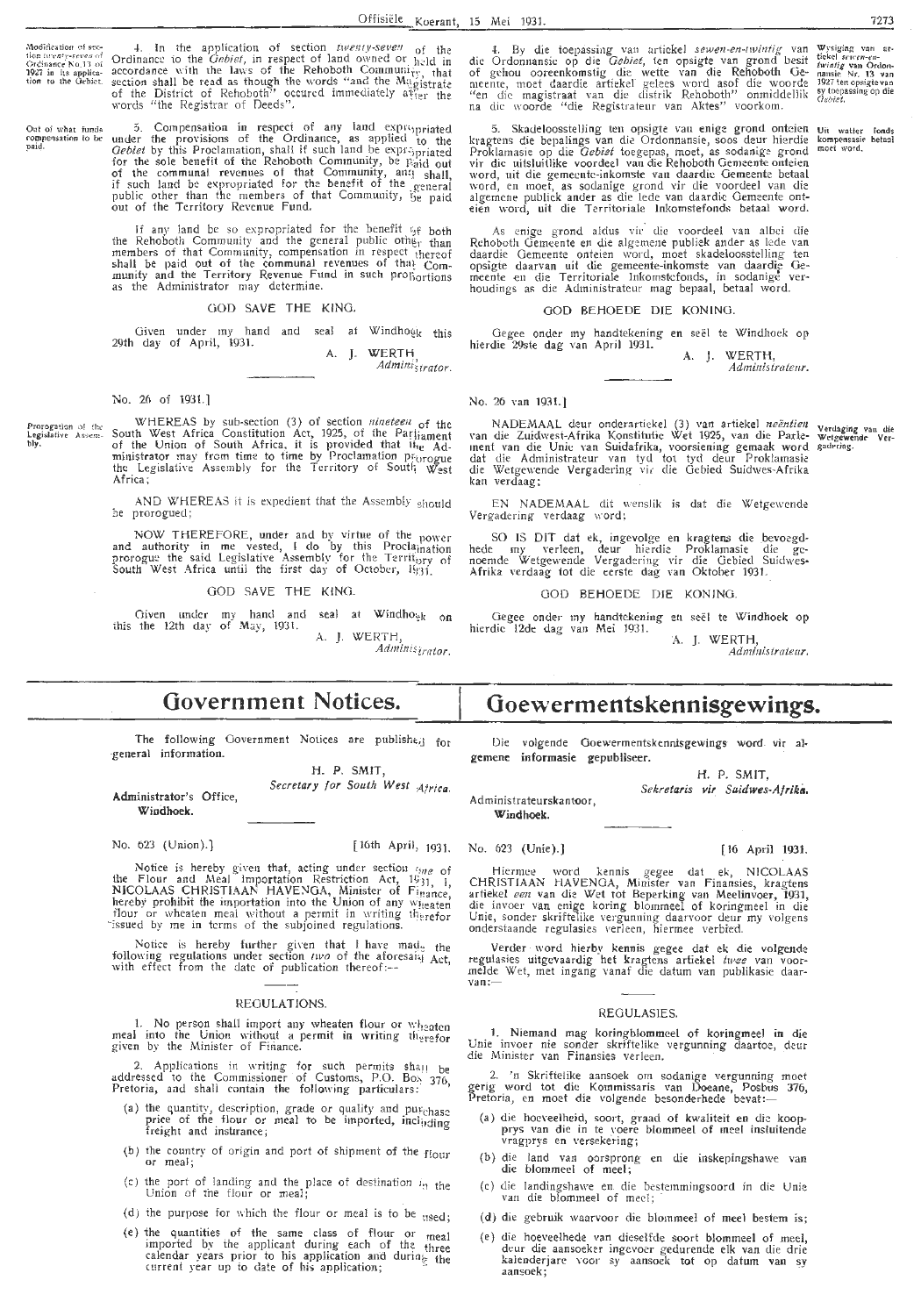- ( f) the separate quantities of other classes of flour or meal including Union-milled flour or meal used by him during the same periods; and
- (g) the proportions of Union-milled fiour or meal and the flour or meal to be imported, if it is required for blending.

N. C. HAVENGA, Minister of Finance.

The Administrator has been pleased *to* approve of the following appointment:

Mr. WILLIAM BASSETT to act as a Registering Officer during the period 8th April, 1931, to 31st August, 1931, in respect of the proclaimed area of Luderitz as published under Government Notice No. 130 dated the 10th July, 1930, while Mr. HARTMANN is acting as Magistrate.

No. 60.] [6th May, 1931. No. 60.] [6 Mei 1931.

### MARRIAGE OFFICER: APPOINTMENT AS.

The Administrator has been pleased, in terms of section five, sub-section (2) of the Solemnization of Marriages Proclamation, 1920 (Proclamation No. 31 of 1920), to approve of the appointment of Reverend RICHARD ALEXANDER YATES of the Anglican· Church, Walvis Bay, as a Marriage Officer for South West Africa, with effect from the 1st May, 1931.

No. 61.] [7th May, 1931.

### EDUCATION REGULATIONS.

The Administrator has been pleased, under and by virtue of the powers in him vested by section *one hundred and fifty-six* of the Education Proclamation, 1926 (Proclamation No. 16 of 1926), to make the following regulations:-

#### REGULATIONS.

25. Regulation *nine* of the regulations published under Government Notice No. 129, dated the thirteenth day of September, 1926, as amended by regulation *nineteen* of the regulations published under Government Notice No. 66, dated the twentieth day of April, 1928, is hereby rescinded.

26. Regulation *ten* of the regulations published under Government Notice No. 129, dated the thirteenth day of September, 1926, as amended by regulation *twenty* of the<br>regulations published under Government Notice No. 66, dated the twentieth day of April, 1928, is hereby amended by the insertion, immediately after the words "De Aar", of the words "but shall be deemed not to have been entitled to any annual transport privileges in respect of himself or any member of his family after the close of the calendar year .<br>1930''.

27. Regulation *thirteen* of the regulations published under Government Notice No. 129, dated the thirteenth day of<br>September, 1926, as amended by regulation *twenty-one* of<br>the regulations published under Government Notice No. 66 dated the twentieth day of April, 1928, is hereby amended<br>by the deletion of the words *"seven, eight* and *nine"* and the substitution therefor of the words *"se ven* and *eight".* 

No. 62.] [7th May, 1931.

### VILLAGE MANAGEMENT BOARD AREA, WARMBAD: LOCAL REGULATIONS: TARIFF OF FEES.

It is hereby notified for general information that the .Administrator has approved of the· following tariff of fees qr charges for sanitation, bathing in the public bath house, brick-making and wood-cutting, framed by the Village Manage-<br>ment Board of Warmbad under the provisions of Regulation 31 of the regulations, published under Government Notice No. 137 of the 9th August, 1927, and Regulations 41 and 42 of the regulations published under Government Notice No. 56 of 'the 4th March, 1930, with effect from the 15th May,  $1931:$ 

### ( a) *Sanitation.*

The owner *ot* occupier of any dwelling or public building shall pay to the Board in advance, not later than the 15th day of each month-

- (1) for the removal of night-soil, slopwater, and refuse, a fee of 7s 6d per pail per month; domestic
- (2) for the removal of urine, a fee of 5s. per pail per month.

### (b) *Bathing.*

- (1) For one person, a fee of 6d per bath.
- (2) For one person, or a household of not more than 5 persons, a fee of 4s. per mensem.
- $(3)$  For a household of more than 5 persons, a fee of 5s. per mensem.
- if) die afsonderlike hoeveelhede van antler soorte blommeel of meel, insluitende blommeel of meel, in die Unie<br>gemaal, wat hy gedurende di<del>e</del>selfde tydperke gebruik het; en
- (g) as die in te voere blommeel of meel vir vermenging bestem is, die verhouding tussen daardie blommeel of meel en blommeel of meel wat in die Unie gemaal is. N. C. HAVENGA,

Minister van Finansies.

### No. 59. ] [6th May, 1931. No. 59.] [6 Mei 1931. Dit het die Administrateur behaag om die volgende aan- stelling goed te keur :-

Mnr. WILLIAM BASSETT te ageer as Registrasie-amp- tenaar geclurencle die tydperk 8 April 1931 tot 31 Augustus 1931 ten opsigte van die geproklameerde gebied Luderitz, soos<br>gepubliseer onder Goewermentskennisgewing No. 130 gedagteken 10 Julie 1930, terwyl Mnr. HARTMANN as magistraat ageer.

### HUWELIKSAMPTENAAR: BENOEMING TOT.

Dit het . die Administrateur behaag om, ooreenkomstig artiekel *vyf,* onderartiekel (2) van die Huweliksvoltr=kkings Proklamasie 1920 (Proklamasie No. 31 van 1920), die be-<br>noeming van Eerwaarde RICHARD ALEXANDER YATES<br>van die Engelse Kerk, Walvis Baai, tot 'n Huweliksamptenaar<br>vir Suidwes-'Afrika goed te keur, ingaande vanaf 1 Mei 1931.

### ONDERWYSREOULASIES.

Dit het die Administrateur behaag om, op grond van en kragtens die bevoegdheid horn verleen by artiekel *eenhonderd ses-en-vyftig* van die Onderwys Proklamasie 1926 (Proklamasie No. 16 van 1926), die volgende regulasies vas te stel:—

### REGULASIES.

25. Regulasie nege van die regulasies gepubliseer onder Goewermentskennisgewing No. 129, gedagteken die dertiende dag van September 1926, soos gewysig by regulasie *negentien* van die regulasies gepubiiseer onder Ootwermentskennis• gewing No. 66, gedagteken die twintigste dag van April 1928; word hierby geskrap.

26. Regulasie *tien* van die regulasies gepubliseer onder Goewermentskennisgewing No. 129, gedagteken die dertiende dag van September 1926, soos gewysig by regulasie *twintig*<br>van die regulasies gepubliseer onder Goewermentskennis-<br>gewing No. 66, gedagteken die twintigste dag van April 1928, word hierby gewysig deur die woorde "maar sal geag word nie op enige jaarlikse transportvoorregte ten opsigte van<br>homself of enige lid van sy famielie na die slot van die kalenderjaar 1930 geregtig gewees te he nie" onmiddellik na die woorde "geregtig te wees" in te voeg.

27. Regulasie *dertien* van die regulasies gepubliseer onder Goewermentskennisgewing No. 129, gedagteken die dertiende dag van September 1926, soos gewysig by regulasie een-en-<br>twintig van die regulasies gepubliseer onder Goewerments-<br>kennisgewing No. 66, gedagteken die twintigste dag van<br>April 1928, word hierby gewysig deur die woorde "s

No. 62.] [7 Mei 1931.

### DORPSBESTUURSRAADGEBIED, WARMBAD: PLAASLJKE REGULASIES: TARIEF VAN FOOIE.

Vir algemene informasie word hierby bekend gemaak dat die Administrateur die volgende tarief van fooie of vorderings vir sanitasie, baai in die publieke badhuis, steenmaak en houtkap, opgestel deur die Dorpsbestuursraacl van Warmbad onder die bepalings van Regulasie 31 van die regulasies gepubliseer onder Goewermentskennisgewing No. 137 van 9 Augustus 1927 en Regulasies 41 en 42 van die regulasies gepubliseer onder Goewermentskennisgewing No. 56<br>van 4 Maart 1930 met ingang vanaf 15 Mei 1931 goedgekeur  $h$ et: $-$ 

#### (a) *Sanitasie.*

Die eienaar of okkupeerder van enige woon- of .openbare gebou moet aan die Raad, nie later as die 15de dag<br>van elke maand, vooruitbetaal---

- (1) vir die verwydering van nagvuil, spoelwater, en huisvuil, 'n fooi van 7s. 6d. per emmer per maand;
- (2) vir die verwydering van uriene, 'n fooi van 5s. per emmer. per maand. (b) *Baai.*

- (1) Vir een persoon, 'n fooi van 6d. per bad.
- Vir een persoon, of 'n huisgesin van nie meer as 5 persone nie, 'n fooi van 4s. per maand.
- (3) Vir 'n huisgesin van meer as 5 persone, 'n fooi van 5s. per maand.

No. 61.] [7 Mei 1931.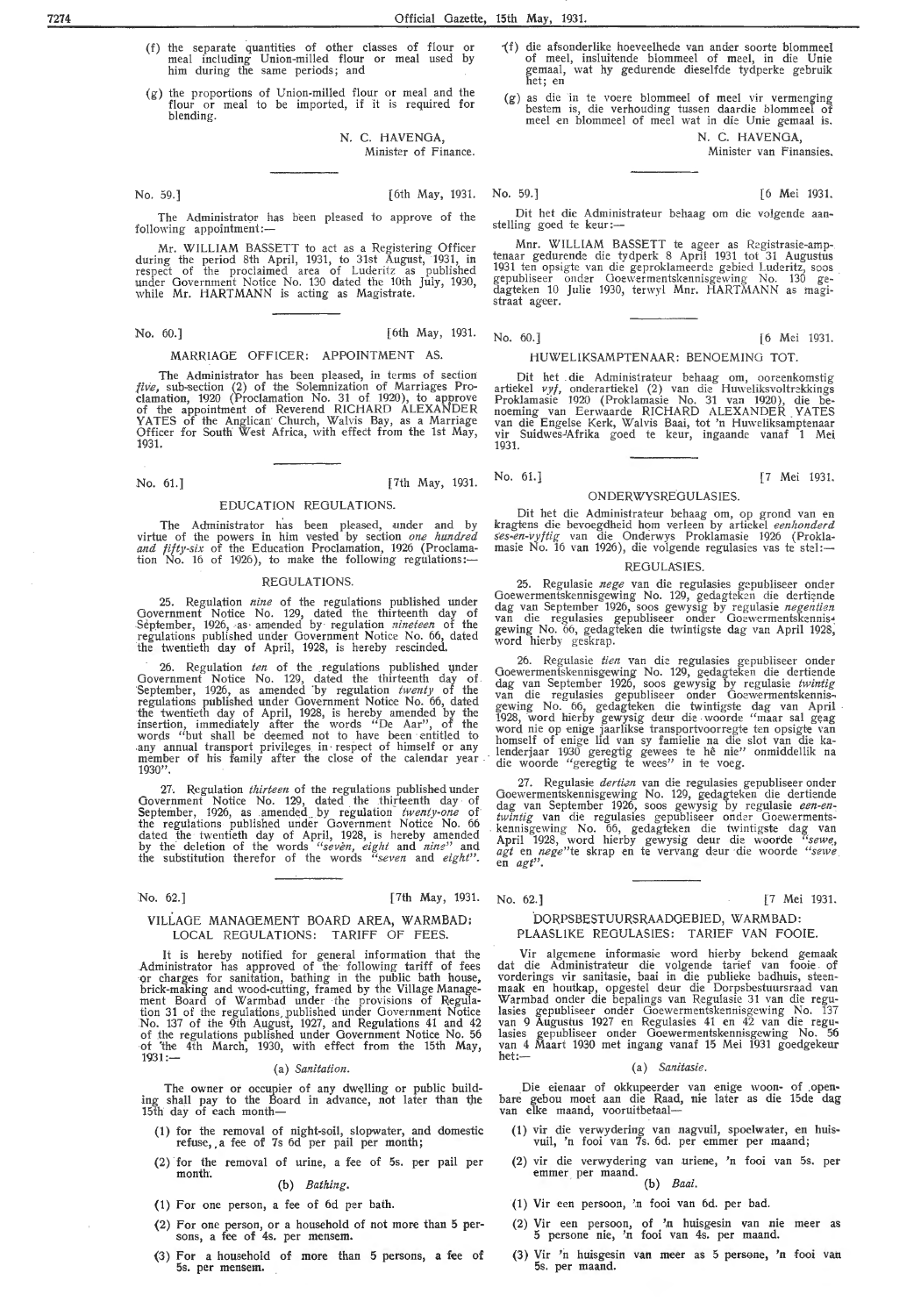(c) *Brick-making.* 

For the right of making bricks on the Commonage, a fee of 6d per 1000 bricks or portion thereof.

#### ( d) *Wood-cutting.*

For the right of cutting firewood on the Commonage, a fee of 5s. per waggon load.

Vir die reg om stene op die dorpsgrond te maak, 'n fooi van 6d. per 1000 stene of gedeelte daarvan.

### (d) *Houtkap.*

Vir die reg om brandhout op die dorpsgrond te kap, 'n fooi van 5s. per wavrag.

### **General Notices.**

### (No. 27 of 1931.)

The following particulars in regard to the registration of Companies are published for general information.

# R. M. UECKERMANN, Registrar of Companies.

### Deeds Registry,

**Windhoek,** 

11th May, 1931.

# **Algemene Kennisgewings.**

(No. 27 van 1931.)

Die volgende besonaerhede in verband met die registrasie van Maatskappye word vir algemene informasie gepubliseer.

### R. M. UECKERMANN, Registrateur van Maatskappye.

Registrasiekantoor **van Alctes,** 

**Windhoek,** 

11 Mei 1931.

### **COMPANIES REGISTERED. - MAATSKAPPYE GEREGISTREER.**

| No. | Name of Company<br>Naam van Maatskappy            | Address<br>Adres                             | Date of Registration<br>Datum van Registrasie | Capital and Remarks<br>Kapitaal en Aanmerkings |
|-----|---------------------------------------------------|----------------------------------------------|-----------------------------------------------|------------------------------------------------|
| 117 | Wandelt and Company<br>(Proprietary) Limited      | Baeckerkoch St.,<br>Okahandja                | 7.4.1931                                      | $£ 100$ Private Company<br>Private Maatskappy  |
| 118 | Junkers South Africa<br>(Proprietary) Limited     | Aerodrome (Block)<br>G Townplan)<br>Windhoek | 17.4.1931                                     | £100 Private Company<br>Private Maatskappy     |
| 119 | Windhoeker Dampfbackerei<br>(Proprietary) Limited | Erf No. 298,<br>Rehoboth St.,<br>Windhoek    | 18.4.1931                                     | £ 500 Private Company<br>Private Maatskappy    |

### COMPANY PLACED IN LIQUIDATION. -- MARTSKAPPY IN LIKWIDASIE GEPLAAS.

| No. | Name of Company<br>Naam van Maatskappy | $Address - Adres$          | Capital -- Kapitaal             | Remarks - Aanmerkings                          |
|-----|----------------------------------------|----------------------------|---------------------------------|------------------------------------------------|
| 36  | Binnes & Newman Limited                | Kaiser Street,<br>Windhoek | £ 20,000 $\ldots$ $\ldots$      | Voluntary Liquidation<br>Vrywillige Likwidasie |
| 79  | Otjiwarongo Trading Company<br>Limited | Kaiser Street,<br>Windhoek | $\text{\pounds}$ 3,750. -- . -- | do.                                            |

### CHANGE OF NAME. - VERANDERING VAN NAAM.

| No. | Name of Company.                                 | Adress.                | Date of Registration.  |
|-----|--------------------------------------------------|------------------------|------------------------|
|     | Naam van Maatskappy.                             | Adres.                 | Datum van Registrasie. |
| 69  | Silber Brothers Limited to na Sam Silber Limited | Erf No. 10,<br>Gobabis | 13.4.1931              |

### (No. 28 of 1931.)

Under sub-section (2) of section *eleven* of the Imperial Mining ' Ordinance for German South West Africa of the 8th August, 1905, as amended by Proclamations of the Ad-<br>ministrator of South West Africa No's 24 of 1919, 12 of 1920, 59 of 1920, 29 of 1921, 11 of 1923, 15 of 1925 and 10 of 1926, I do hereby give notice to all persons concerned that as from the date of publication hereof and until further notice and subject to the rights of holders of prospecting licences already issued and holders of prospecting claims previously lawfully pegged and owners of mining areas previ- ously converted and their successors in title, it shall not be lawful for any person to search for or peg for any of the minerals mentioned in section 1 of the Imperial Mining Ordinance for German Soutn West Africa of 1905, as amended, within that portion of the district of Luderitz which lies North of the 26th degree S. Lat., being an area bounded on the North by the northern boundary of the district of Luderitz, on the West by the Atlantic Ocean, on the East by the western boundaries of the districts of Rehoboth, Maltahohe and Bethanie, and on the South by the 26th degree Southern Latitude.

### L. G. **RAY,**  Mining Authority.

Windhoek, 2nd May, 1931. Windhoek, 2 Mei 1931.

### (No. 28 van 1931.)

Kragtens onderartiekel (2) van artiekel elf van die Keiserlike Mynordonnansie vir . Duits Suidwes-Afrika van 8 Augustus 1905, soos gewysig c\eur Proklamasies van die Administrateur van Suidwes-Afrika Nos. 24 van . 1919, 12 van 1920, 59 van 1920, 29 van 1921, 11 van 1923, 15 van 1925 en 10 van 1926, gee ek hiermee kennis aan al die betrokke per-<br>sone dat dit vanaf die datum van die publikasie hiervan<br>en tot verder kennisgewing en onderhewig aan die regte<br>van houers van prospekteerlisensies alreeds uitgere nie vir enige persoon wettig sal wees nie om na die minerale opgenoem in artiekel 1 van die Keiserlike Mynordonnansie vir Suidwes-Afrika van 1905, soos gewysig, te soek of dit af te pen nie, binne daardie gedeelte van distrik Luderitz, wat noordelik van die 26e graad S.B. lê, synde 'n gebied begrens in die noorde deur die noordelike grens van die distrik Luderitz, in die weste deur die Atlantiese Oseaan, in die ooste deur die westelike grens van die distrikte Reho" both, Maltahohe en Bethanie, en in die suide deur die 26e graad S.B.

> L. G. **RAY,**  Mynoutoriteit.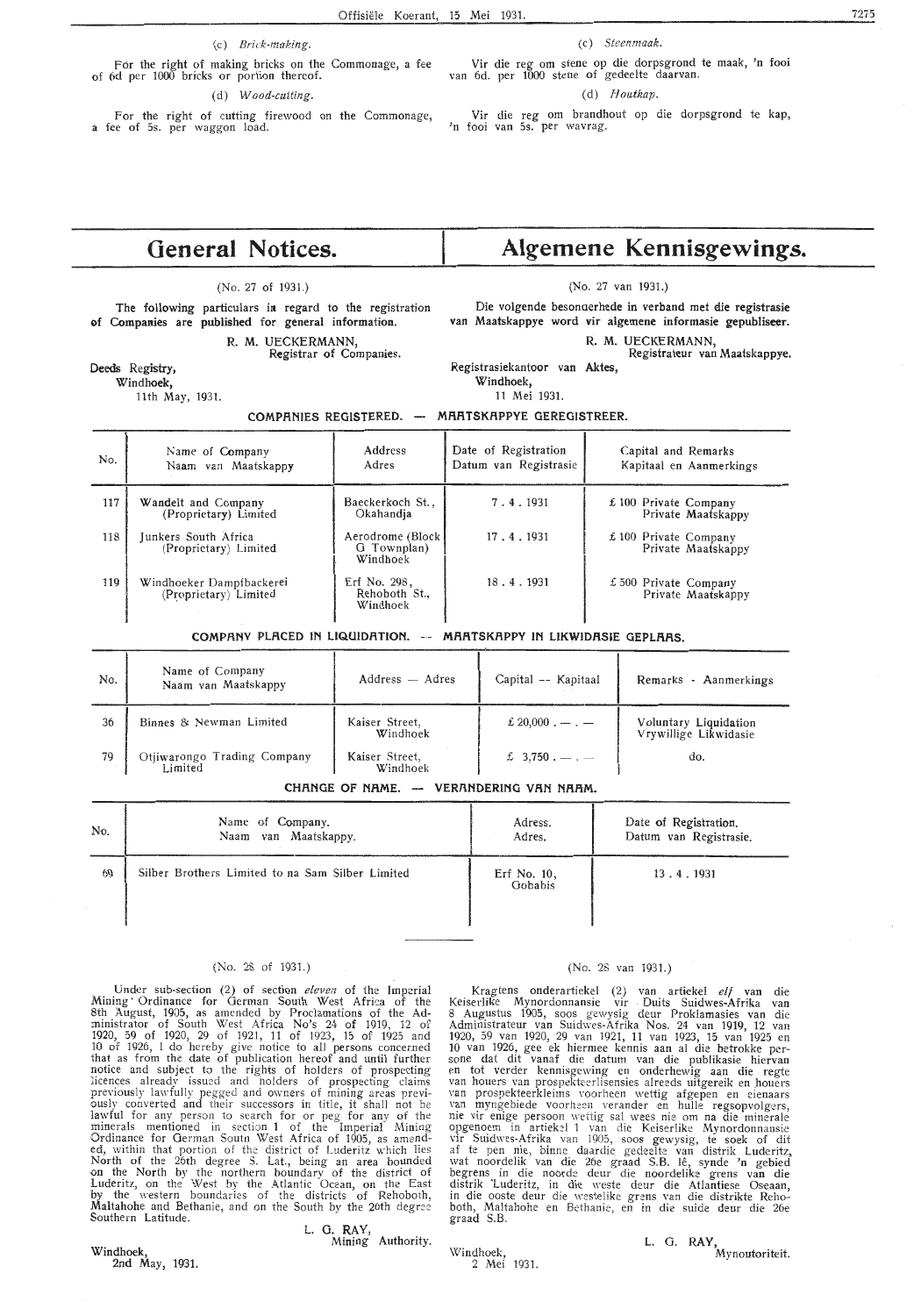### (No. 29 of 1931.)

### CO-OPERATIVE AGRICULTURAL SOCIETIES.

The following particulars in regard to the membership of Co-operative Agricultural Societies, are published for general information in accordance with the provisions of sub-section (3} of Section 31 of the Co-operation Proclamation No. 19 of 1922.

Die volgende besonderhede in verband met die lidmaatskap van Koöperatiewe Landbouvereniginge word vir algemeneinformasie gepubliseer ooreenkomstig die bepalings van onderartiekel (3) van artiekel 31 van "De Koöperatie Prokla-<br>matie: No. 19 van 1922".

VOORTREKKERS KOOPERATIEWE SUIWEL-

VERENIGING. Additional Members. — Addisionele Lede.

| No.                                    | Name / Naam                             | Address Adres                                                                                                                        |
|----------------------------------------|-----------------------------------------|--------------------------------------------------------------------------------------------------------------------------------------|
|                                        | 10. Egbert Oelof Greeff                 | Renette, P.K. Rehoboth.                                                                                                              |
| Deeds Registry, Windhoek,<br>9/5/1931. | Registrasiekantoor van Aktes, Windhoek, | R. M. UECKERMANN,<br>Registrar of Co-operative Societies and Companies.<br>Registrateur van Koöperatiewe Vereniginge en Maatskappve. |

### **Advertisements.**

### **ADVERTISING IN THE Of'FIC/Al GAZETTE OF SOUTH WEST AFRICA.**

**1. The** *Official Gazette* **will be published on the 1st and 15th day of each month; in the event of either of those days falling on a Sunday or** Public **Holiday, the** *Gazette* **will be published on** the next succeeding **working day.** 

**2. Advertisements for insertion in the** *Gazette* **must be delivered** at the office of the Secretary **for** South **West Africa (Room 46, Government** Buildings, **Windhoek) in the languages in which they are to be** published, at **not later than 4.30 p.m. on the** *ninth* **day before** the **date of** publication **of the**  *Gazette* **in which they are to be inserted.** 

**3. Advertisements will be** tnserted **in the** *Gazette* **after the official matter or in a supplement** to **the** *Gazette* **at the** discretion of **the Secretary.** 

**4. Advertisements will be** published **in** the *Official Gazette* **in the** English, **Dutch or German languages; the necessary** translations must **be furnished by** the **advertiser or** his agent. It should be borne in mind however, that **the** German version of the *Gazette* is a translation only and not the authorised issue.

5. Only legal advertisements are accepted for publication in the *Ofticial Gazette,* and are subject to the approval of the Secretary for South West Africa, who can refuse to accept or decline further publication of any advertisement.

6. Advertisements should as far as possible be typewritten. Manuscript of advertisements should be written on one side of the paper only, and all proper names plainly inscribed; in the event of any name being incorrectly printed as a result of indistinct writing, the advertisement can only be republished on payment of the cost of another insertion.

7. The subscription for the *Otficial Gazette* is 12/- per annum, post free in this Territory and the Union of South Africa, payable in advance. Postage must be prepaid by Overseas subscribers. Single copies of the *Gazette* may be obtained at the price of sixpence per copy.

8. The charge for the insertion of advertisements other than the notices mentioned in the succeeding paragraph is at the rate of  $6$ /- per inch single column and  $12$ /- per inch double column, repeats half price. *( Fractions of an inch to be reckoned an inch.)* ·

Notices to creditors and debtors in the estates of deceased persons and notices by executors concerning liquidation accounts lying for inspection, are published in schedule form at 9/- per estate.

10. No advertisement will be inserted unless the charge is prepaid. Cheques, drafts, postal orders or money orders must be made payable to the Secretary for South West **Africa.** 

In the matter between

THE IMPERIAL COLD STORAGE AND SUPPLY COMPANY LIMITED, Applicant, and

THEODOR MARTENS, Respondent.

NOTICE is hereby given that the Provisional Order of Sequestration granted in the above matter on the 22nd April, 1931, by the Honourable Mr. Justice Bok has been superseded and the petition discharged by Order of the High Court of South West Africa, dated 7th May, 1931.

### JACS. P. LE ROUX ESTERHUYSEN, Master of the High Court.

### **Advertensies.**

ADVERTEER IN DIE *OFFISIELE KOERANT* VAN

SUIDWES-AFRIKA. 1. Die *Oftisiiile Koerant* sal op die lste en 15de **vaa** elke maand verskyn; ingeval een van hierdie dae op '11 Sondag of Publieke Feesdag val, dan verskyn die *Offisiële*<br>*Koerant* op die eersvolgende werkdag.

2. Advcrtensies wat in die *Otfisiele Koerant* geplaas moet word, moet in die taal waarin hulle sal verskyn ingehandig word aan die kantoor van die Sekretaris vir Suidwes-Afrika (Kamer 46, Regerings-Geboue, Windhoek), nie later as 4.30 n.m. op die neende <lag voor die datum van ver- skyning van die *Otfisiiile Koerant* waarin die advertensies moet geplaas word nie.

3. Advertensies word in die *Of fisiele Koerant* geplaas agter die offisiele gedeelte, of in 'n ekstra blad van die *Koerant,* soos die Sekretaris mag goedvind.

4. Advertensies word in die *Otfisiele Koerant* gepubli- seer in die Engelse, Afrikaanse en Duitse tale; die nodige vertalinge moet deur die adverteerder of sy agent gelewer word. Dit moet onthou word dat die Duitse teks van die *Otfisiiile Koerant* slegs 'n vertaling is, en nie die geoutoriseerde uitgawe is nie.

5. Slegs wetsadvertensies word aangeneem vir publikas,ie in die *Offisiiile Koerant,* en hulle ·is onderworpe aan die goedkeuring van die Sekretaris vir Suidwes-Afrika, **wat**  die aanneming of verdere publikasie van 'n advertensie mag weier.

6. Advertensies moet sover as moontlik op die masjien geskryf wees. Die manuskrip van advertensies moet slegs op een kant van die papier geskryf word, en alle name moet duidelik wees; ingeval 'n naam ingevolge onduidelike handskrif foutief gedruk word, dan kan die advertensies slegs dan weer gedruk word as die koste van 'n nuwe opneming betaal word.

7. Die jaarlikse intekengeld vir die Offisiële *Koerant* is 12/-, posvry in hierdie Gebied en die Unie van Suid-Afrika, en is vooruit betaalbaar. Posgeld moet vooruit betaal word deur oorseese intekenaars. Enkele eksemplare van die Offi*siele Koerant* is verkrybaar teen die. prys van ses pennies per stuk. *Per stuk. Per stuk. Per stuk. Per stuk. Per stuk. Per stuk. Per stuk. Per stuk...* **<b>***Per stuk...* 

8. Die koste vir die opname van advertensies, behalwe van die kennisgewinge wat in die volgende paragraaf ge-<br>noem is, is teen die prys van 6/- per duim enkele kolom, en 12/- per duim dubbele kolom; herhalinge teen halwe prys. *(Oedeeltes van 'n duim moet as 'n volte duim bereken word.)* 

9. Kennisgewinge aan krediteure en debiteure .in **die**  boedels van oorlede persone, en kennisgewinge van eksekuteurs betreffende likwidasic rekeninge vir inspeksie, word in<br>skedule vorm gepubliseer teen 9/- per boedel.

10. Geen advertensie sal geplaas word nie, tensy die koste vooruit betaal is. Tjeks, wissels, pos- of geldorders moet betaalbaar gemaak word aan die Sekretaris vir Suidwes-**Afrika.** 

In de Zaak

THE IMPERIAL COLD STORAGE AND SUPPLY COMPANY LIMITED, Eiser, en

### THOEDOR, MARTENS, Verweeder.

Hiermede wordt bekend gemaakt dat de provisionele order van Sekwestratie in deze zaak toegestaan op de 22ste April 1931 door de Edele heer Rechter Bok opgeheven en de petitie ingetrokk,en is op last van het Hooggerechtshof van Zuidwest-Afrika gedateerd 7de Mei 1931.

> JACS. P. LE ROUX ESTERHUYSEN, Meester van het Hooggereclitshof.

(No. 29 van 1931.)

KOÖPERATIEWE LANDBOUVERENIGINGE.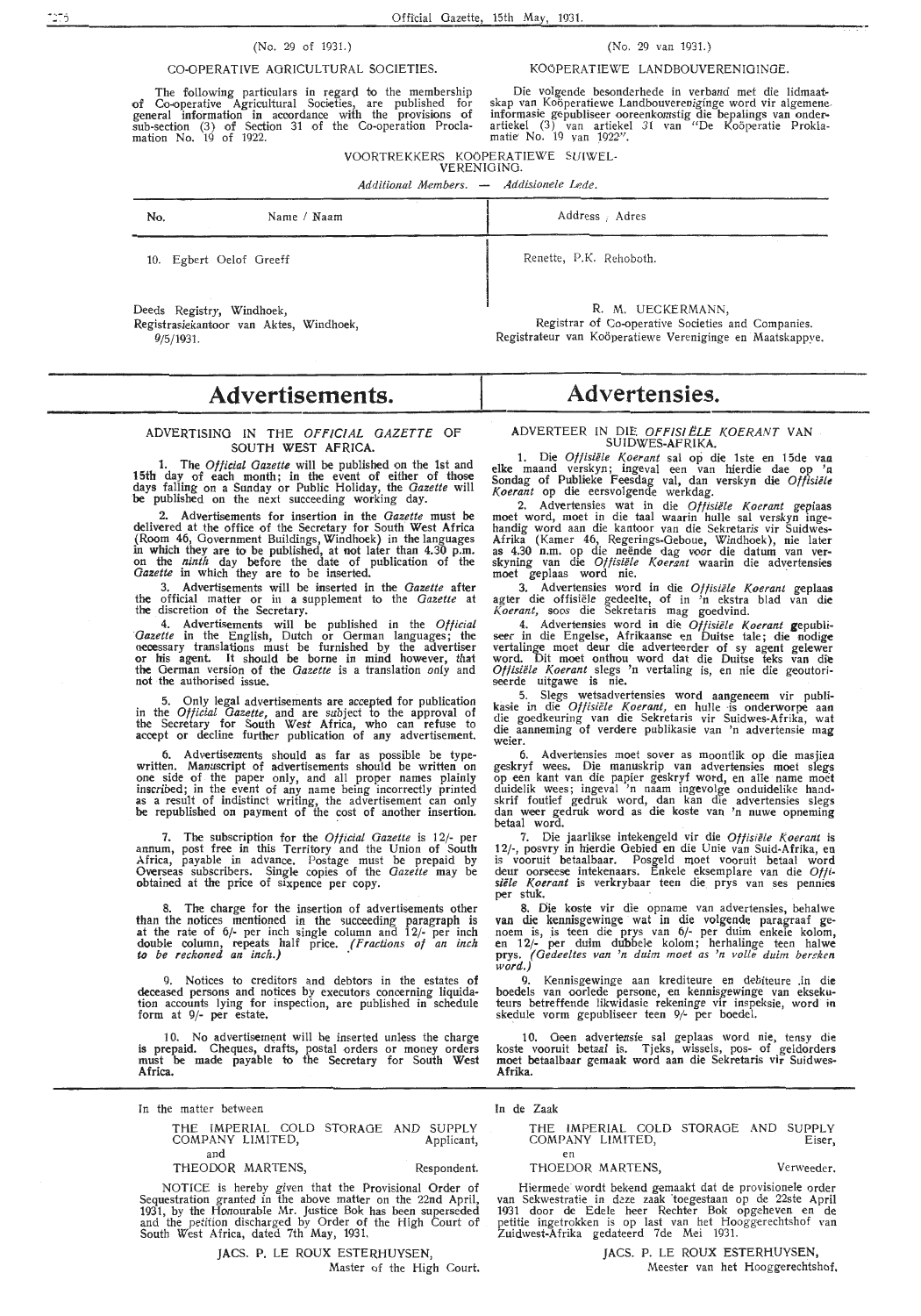NOTICE TO CREDITORS AND DEBTORS. ESTATES OF DECEASED PERSONS: Section 46, Act No. 24 of 1913, as applied to South West Africa.

Creditors and Debtors in the Estates specified in the annexed Schedule are called upon to lodge their claims with<br>And pay their debts to the Executors concerned within the stated periods calculated from the date of publica KENNISGEWING AAN SKULDEISERS EN SKULDENAARS. BOEDELS VAN OORLEDE PERSONE. Artiekel 46, Wet No. 24 van 1913, soos toegepas op Suidwes -Afrika.

Skuldeisers en skuldenaars in die Boedels wat vermeld is in bygaande Bylae word versoek om hul vorderings in te !ewer en hul skulde te betaal by die kantore van die be trokke Eksekuteurs binne die gemelde tydperke, vanaf die datum van publikasie hiervan.

| <b>SCHEDULE</b> | BYLAE. |
|-----------------|--------|
|                 |        |

| Estate No.<br>Boedel No. | <b>ESTATE LATE</b><br>BOEDEL VAN WYLE             | Within a period of<br>Binne 'n tydperk van | Name and Address of Executor or<br>authorized Agent<br>Naam en Adres van Eksekuteur of<br>gemagtigde Agent |
|--------------------------|---------------------------------------------------|--------------------------------------------|------------------------------------------------------------------------------------------------------------|
| 1177                     | Stanislaus Wisniewski                             | 30 days                                    | Dr. H. Hirsekorn, Executor Dative,<br>15 Bismarck Str., Luderitz                                           |
| 1178                     | Carolus Lourens van Breda<br>and surviving spouse | 30 days                                    | Standard Bank of South Africa, Ltd.,<br>Otjiwarongo Branch, as Agent<br>for the Executrix                  |
| 1180                     | Johanna Catherina van Eyk Kruger,<br>born Brand   | 30 days                                    | J. L. G. Bell, Kaiser Street,<br>Box 43, Windhoek                                                          |
| 1188                     | Hans Gebauer<br>the con-                          | 21 days                                    | Werner C. Graf, Master's<br>Representative, Tsumeb                                                         |
|                          |                                                   |                                            |                                                                                                            |

NOTICE BY EXECUTORS CONCERNING LIQUIDATION ACCOUNTS LYING FOR INSPECTION: Section 68 Act No. 24 of 1913, as applied to South West Africa.

NOTICE is hereby given that copies of the Administration and Distribution Accounts in the Estates specified in the attached Schedule will be open for the inspection of all persons interested therein for a period of 21 days (or longer if specially stated) from the dates specified, or from the date of publication hereof, whichever may be later, and at the Offices of the Master and Magistrate as stated. Should no objection thereto be lodged with the Master during the period of inspection the Executors concerned will proceed to make payments in accordance therewith.

KENNISGEWING DEUR EKSEKUTEURS BETREFFENDE LIKWlDASIE-REKENINGS TER · INSAGE. Artiekel **68,**  Wet No. 24 van 1913, soos toegepas op Suidwes-Afrika.

Kennisgewing geskied hiermee dat duplikate van die Administrasie- en Distribusierekenings in die boedels vermekl in die navolgende Bylae, ter insage van al die persone, wat daarin belang het, op die kantore van die Meester<br>en die Magistraat, soos vermeld, gedurende 'n tydperk van drie weke (of langer indien spesiaal vermeld) vanaf vermelde datums, of vanaf datum van publikasie hiervan, watter datum die laatste mag wees, sal lê. As geen be-<br>swaar daarteen by die Meester binne die vermelde tydperk ingedien word nie, sal die betrokke eksekuteurs oorgaa

| <b>SCHEDULE</b><br>BYLAE. |  |
|---------------------------|--|
|---------------------------|--|

| Estate No.<br>Boedel No. | ESTATE LATE<br>BOEDEL VAN WYLE              | Description of<br>Account<br>Beskrywing van<br>Rekening | Period<br>Date<br>Tydperk<br>Datum | Master<br>Meester | Office of the<br>Kantoor van die<br>Magistrate<br>Magistraat | Name and Address of<br>Executor or authorized Agent<br>  Naam en adres van eksekuteur<br>of gemagtigde agent       |
|--------------------------|---------------------------------------------|---------------------------------------------------------|------------------------------------|-------------------|--------------------------------------------------------------|--------------------------------------------------------------------------------------------------------------------|
| 1100                     | Susanna Magdalena<br>Claassen, geb. Harding | Eerste en Finale<br>Likwid. en Distr.                   | 15/5/31                            | Windhoek          | Gobabis                                                      | A. P. Olivier, Prokureur vir<br>Eksekuteur, Gobabis                                                                |
| 1139                     | Kalmen Kreines                              | First and Final<br>Liquid. and Distr.<br>Account        | 21 days<br>15/5/31                 | Windhoek          |                                                              | Dr. Otto Sievert, Exec.Dat.,<br>Box 51, Swakopmund,<br>or c/o C.R.C. Fisher,<br>Box 37, Kaiser Street,<br>Windhoek |
| 1148                     | August Schmerenbeck                         | First aud Final<br>Liquid. and Distr.<br>Account        | 15/5/31                            | Windhoek          | Swakop-<br>mund                                              | Clara Schmerenbeck,<br>Executrix Testamentary,<br>$c/O$ C.R.C. Fisher, Esq.,<br>Box 37, Kaiser Street,<br>Windhoek |

### NOTICE.

Notice is hereby given that a Notarial Deed of Separation was on the 29th day of April, 1931, entered into between THOMAS GILLIES RAE and his wife ELLEN FRANCIS RAE (born DEMPSEY), both of Windhoek, and that in terms thereof neither of the parties, after date: thereof, is answerable for the debts and engagements of the other of ihem.

Dated at Windhoek, this 30th day of April, 1931.

LORENZ & BONE. Attorneys for the parties, Kaiser Street, Windhoek.

### NOTICE.

I hereby notify whom it may concern that I do not hold myself responsible for any debts incurred in my name<br>otherwise than on authority given under my General Power<br>of Attorney registered in the Deeds Office, Windhoek, on<br>the 8th August, 1930, under No. 54/1930 and I draw to my Notice in the local newspapers of August, 1930, to the effect that all monies due *to* me have to be deposited to my credit with the Standard Bank of South Africa Limited, **Windhoek.** 

> F. **HARTMAN,**  *Omatako.*

NOTICE OF INTENTION TO SURRENDER.

Notice .is hereby given that Application will be made to the High Court of South West Africa on Wednesday the 1st day of July, 1931, at 9 o'clock in the foremoon or as soon thereafter as Counsel can be heard for the Surrender of the Estate of KARL FERDINAND FRANZ KOLLAT, a Barber carrying on business in Windhoek, as insolvent, and his Schedules will lie for inspection at the office of the Master of the High Court of South West Africa, for a period of 14 (fourteen) days from the 19th day of May, 1931, to the 2nd day of June, 1931, inclusive.

> C. R. C. FISHER, Applicant's Attorney, P.O. Box 37, Kaiserstreet, Windhoek.

Windhoek, this 11th day of May, 1931.

Windhoek,

6th May, 1931.

### PUBLIC SALE.

The undersigned, duly instructed by the Trustee in the Insolvent Estate of JOHANNES LODEWIKUS BOTES, will sell by Public Auction in front of their Mart in Kaiser Street, on FRIDAY, 22nd MAY, 1931, at 11 a.m.,

1 SIX CYLINDER GRAHAM BROS. LORRY, No. 1176.

NO RESERVE. TERMS CASH.

AUCTIONS LIMITED,

*Hans Berker,* Auctioneer.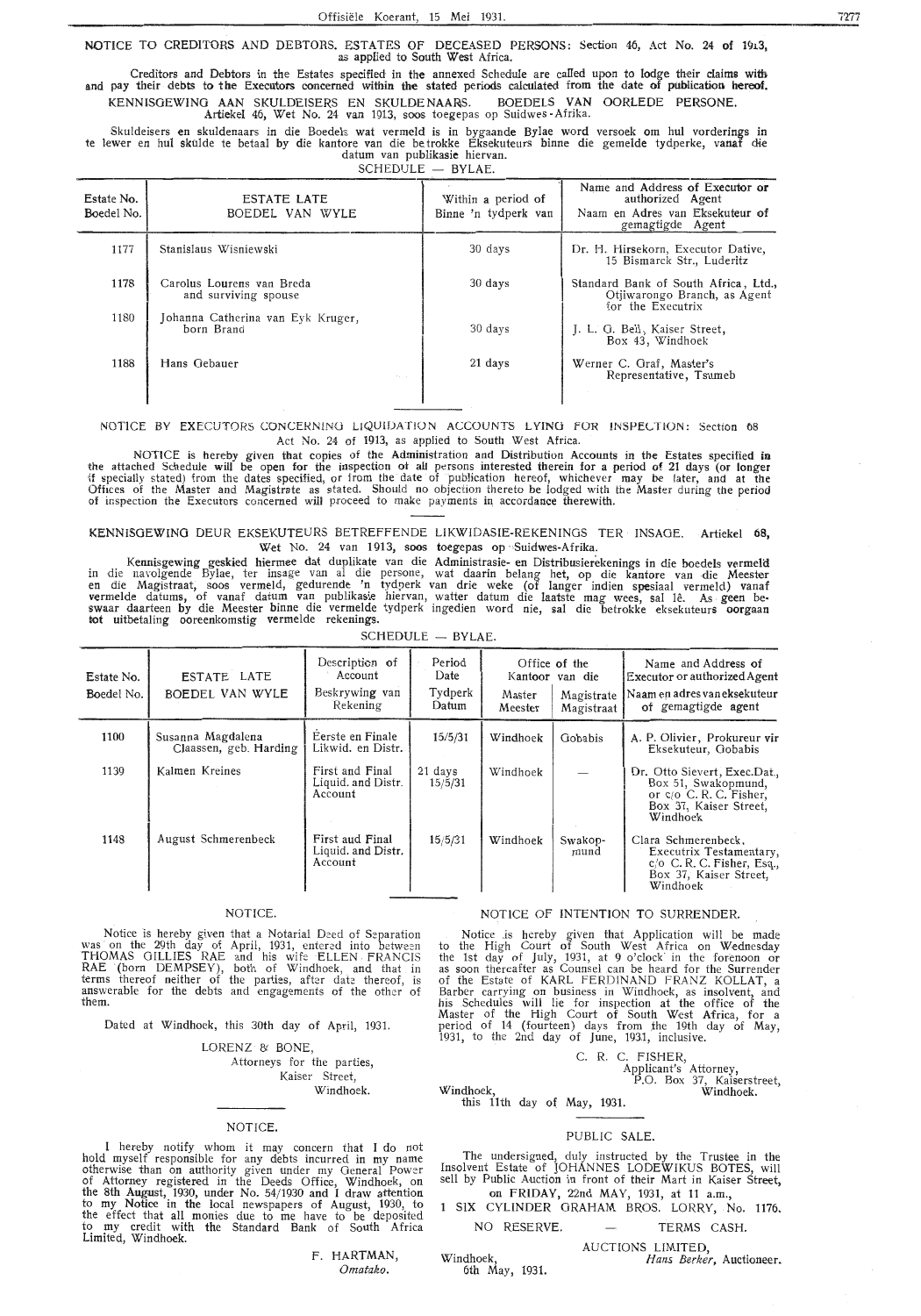#### ELECTION Of EXECUTORS AND TUTORS.

The Estates of the persons mentioned in the attached schedule being unrepresented, notice is hereby given to the<br>surviving spouse (if any), next-of-kin, legatees, and creditors, and—in cases where the meeting is convened f Tutors-to the paternal and maternal relatives of the minors, and to all others whom these presents may concern, that meetings will be held in the several Estates at the times, dates, and places specified for the purpose of selecting some<br>person or persons for approval by the Master of the High Court of South West Africa as fit and proper appointed Executors **o,r** Tutors, as the case may be. Meetings at Windhoek will be held before the Master, and in other places before the Magistrate.

JACS. P. LE ROUX ESTERHUYSEN, *Master of the High Court of South West Africa.* 

### VERKIESING VAN EKSEKUTEURS EN VOOODE.

Aangesien die Boedels van die persone, vermeld in die aangehegte lys, nie verteenwoordig is nie, word hier•<br>• mee kennis gegee aan die nagelate eggenoot (as daar een is) erfgename, legatarisse en skuldeisers, en-in ge• valle waar die byeenkoms vir die verkiesing van voogde belê word—aan die bloedverwante van die minderjariges<br>van vaders- en moederskant, en aan al die ander persone wat dit mag aangaan**, dat byeenkomste met betrekking** tot die verskillende boedels op die vermelde tye, datums en plekke gehou sal word vir die doel om 'n persoon<br>of persone te kies vir goedkeuring van die Meester van die Hooggeregshof van Suidwes-Afrika as geskik en bekwaam om deur hom as eksekuteurs of voogde, soos die geval mag wees, aangestel te word. Byeenkomste te Windhoek word voor die Meester, en in ander plekke voor die Magistraat, gehou.

## JACS. P. LE ROUX . ESTERHUYSEN, *Meester van die Hooggere{!shof van Suidwes-A}rika.*

| SCHEDULE - BYLAE. |  |
|-------------------|--|
|-------------------|--|

| Registered<br>Number<br>of Estate<br>Geregistr.<br>Nommer<br>van Boedel | Surname<br>Naam<br>Famielienaam | Name of the Deceased<br>Christian Name<br>van Oorledene<br>Voornaam | Occupation<br>Beroep     | Date and Place<br>of Death<br>Datum en plek<br>van oorlyde | Date and Time<br>of Meeting<br>Datum en tyd<br>van byeenkoms | Place<br>of Meeting<br>Plek van<br>byeenkoms | Meeting Con-<br>vened for<br>election of<br><b>Byeenkoms</b><br>belê vir ver-<br>kiesing van |
|-------------------------------------------------------------------------|---------------------------------|---------------------------------------------------------------------|--------------------------|------------------------------------------------------------|--------------------------------------------------------------|----------------------------------------------|----------------------------------------------------------------------------------------------|
| 1192                                                                    | Woiwode                         | Paul                                                                | Storekeeper<br>and baker | 11/4/1931.<br>Tsumeb, distr.<br>Grootfontein               | Saturday,<br>$2/6/1931$ ,<br>10 a.m.                         | Grootfontein                                 | Executor                                                                                     |

MASTER'S NOTICES. Pursuant to Section 16, Sub-section (3), of the Insolvency Ordinance, 1928, and/or Section 119, Sub-section (3), of the Companies' Ordinance, 1928.

NOTICE is hereby given that the Estates mentioned in the subjoined Schedule have been placed under sequestra-<br>tion or liquidation provisionally by Order of High Court as therein set forth. JACS. P. LE · ROUX ESTERHU YSEN, Master of the High Court of S.W. Africa.

KENNISOEWINGS VAN DIE MEESTER. Ingevolge artiekel *sestien,* onderartiekel (3), van die · lnsolvensie Ordonnansie 1928.

Hiermee word kennis gegee dat die Boedels in die aangehegte Bylae vermeld, voorlopig ingevolge Bevel van die Hooggeregshof van Suidwes-Afrika gesekwestreer is. JACS. P. LE ROUX ESTERHUYSEN, Meester van die Hooggeregshof van Suidwes-Afrika.

*Form No. 1.*-*Formulier No. 1.* SCHEDULE -- BYLAE.

| No. of Estatel<br>No. | Name and Description of Estate<br>Naam en Beskrywing van Boedel |                                  | Date of Order upon which and Di-<br>Upon the Application of<br>vision of Court by which Order made. |                       |  |
|-----------------------|-----------------------------------------------------------------|----------------------------------|-----------------------------------------------------------------------------------------------------|-----------------------|--|
| van Boedel            |                                                                 | Date of Order<br>Datum van Bevel | Division of Court.                                                                                  | Op die Applikasie van |  |
| 318                   | Franz Koenig, Wagonbuilder of Windhoek                          | 13/5/1931                        | High Court of<br>S. W. Africa                                                                       | Benjamin Zwarenstein  |  |

### IN THE DECEASED ESTATE OF THE LATE ANDRIES DE WET.

The undersigned, duly instructed thereto by the Attorney for the Executor Testamentary in the above named Estate, will offer for sale by Public Auction,

> that well known farm "ELISENHEIM" No. 68, within 5 miles of Windhoek, on SATURDAY MORNING, MAY 30th, 1931, at 11 o'clock, opposite the POST OFFICE, WINDHOEK.

The farm is 4,765 Hectares in extent, and is fully fenced.<br>There is a plentiful supply of water, and the grazing is<br>noted for its excellence. There are two large substantially<br>constructed Dwelling Houses with the usual far

Full particulars, together with the terms and conditions of payment, may be obtained on enquiry from the Auctioneers.

P.O. Box 321, 'Phone 635. T. J. CARLISLE (Auctioneer *W. Hanna),*  Auctioneers and Sworn Appraisers.

### GESCHAEFTSUEBERTRAGUNG.

Hierdurch wird bekannt gemacht, daß vierzehn Tage nach dieser Veröffentlichung beim Magistrat in Swakopmund der Antrag gestellt werden wird, die General Dealer's Lizenz, Erf 152, in der Stadtgemeinde Swakopmund von der bisherigen<br>Inhaberin Frau IRMA BOECK auf FRANZ JOSEF GER-HARD FABRY zu übertragen.

FRANZ FABRY. Swakopmund, 28. April 1931.

### PUBLIEKE VENDUSIE.

Daartoe deur die LAND- EN LANDBOUBANK VAN SUIDWES-AFRIKA gelas, ooreenkomstig die magte aan haar<br>verleen deur Artiekel No. 37 van Wet No. 18 van 1912, soos<br>gewysig en toegepas op Suidwes-Afrika, sal die volgende<br>plaas deur Publieke Vendusie op SATERDAG, die 6de JU 1931, om 11 uur v.m. voor die *Poskantoor* te *Windhoek*, ver-<br>koop word.

Plaas OKASEWA No. 121, distrik Gobabis, groot 3870 Hektare. Die plaas is tans genegistreer in die naam van \_ EDMUND MORITZ ARNO BOEHMER.

Die volgende geboue en ander verbeterings word beweer op die eiendom te bestaan, maar niks is ten opsigte hiervan gewaarborg nie:--

Woonhuis 4 kamers en Veranda. Sementvloere. Buite• gebou, 6 kamers; stal; moterhuis; Smidswinkel. Koelhuis; Lusernstoorkamer; 3 varkhokke van klip. Hoender-<br>kamp en Oond. 4 Draadkrale; 1 water kamp; 2 klip-<br>en baksteenkrale; 1 skaapdipbak; 1 Bakkiespomp; 1 Dia-<br>phragmapomp; 1 gemesselde trof.

### VOORWAARDES VAN VERKOPING.

Een-vierde van die koopprys moet in kontant betaa! word, een-vierde binne ses maande, een-vierde binne nege maande en een-vierde binne twaalf maande vanaf datum van die vendusie. Die onbetaalde bedrae sal rente teen  $6\%$ per jaar dra. Indien 'n ander wyse van vereffening onderlings afgepraat kan word moet die koper op die dag van ver-<br>koping die bedrag soos deur die Landbank bepaal, tesame<br>met afslaerskommissie teen  $1\frac{9}{0}$  en advertensie onkoste betaal, en ten syner tyd moet hy here regte, alle lopende en agterstallige belastings en· heffeninge van welke aard ook, betaalbaar ten opsigte van die eiendom, koste van transport en sulke verdere bedrae as nodig mag wees ten einde transport van die eiendom in sy naam te verkry, betaal.

T. J. CARLISLE, Waarnemende Balju.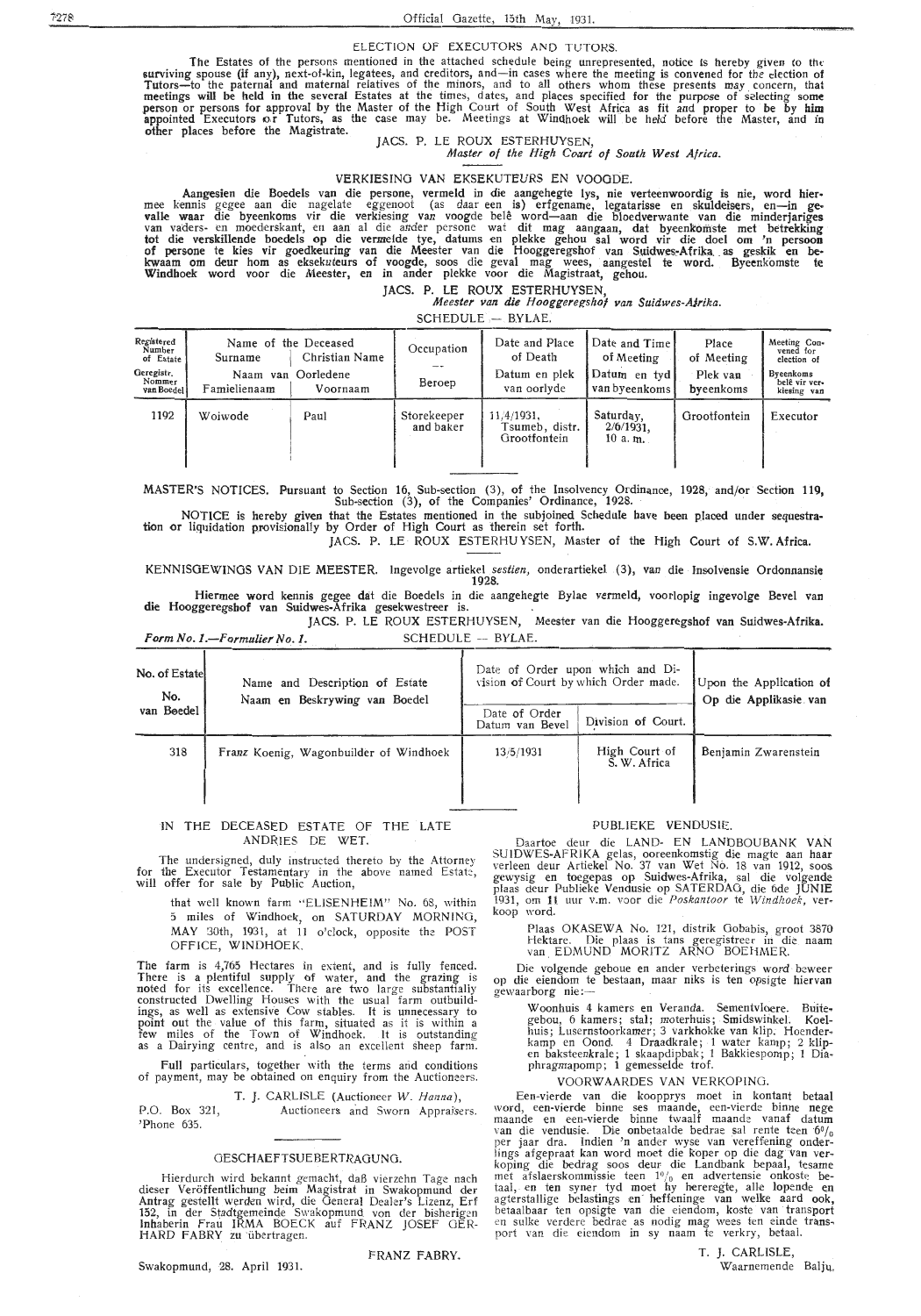NOTICES OF TRUSTEES AND ASSIGNEES. Pursuant to Section *sixty-four*, Sub-section (3), Section *seventy* and Section *thirty-nine,* Sub-section (2), of the Insolvency Ordinance, 1928, as applied to South West Africa.

Notice is hereby given that the persons mentioned in the subjoined Schedule have been appointed Trustees or<br>Assignees, as the case may be, of the Estates therein mentioned as having been sequestrated or assigned, that thei the periods mentioned in the Schedule.

Further, that a meeting of creditors (being the second meeting in such of the said Estates as are under sequestration) will be held in the said Estates on the da•es and at the times and places mentioned in the Schedule, for the proof of claims against the Estate, for the purpose of receiving the Trustee's or Assignee's report as to the affairs and condition of the Estate, and of giving the Trustee or Assignee directions concerning the sale or recovery of any part of the Estate, **or**  concerning any matter relating -to the administration thereof.

Meetings in Windhoek will be held before the Master; elsewhere they will be held before the Magistrate.

KENNISGEWINOS VAN KURATORS EN BOEDELBE REDDERAARS. Ingevolge artiekel *vier-en-sestig,* onderartiekel (3), artiekel sewentig en artiekel neën-en-dertig, onderartiekel (2) van die Insolvensie-Ordonnansie 1929, soos op Suidwes-Afrika toegepas.

Kennis word hiermee gegee dat die persone ver meld in die aangehegte Bylae as kurators of boedelberedderaars, soos die geval mag wees, van die daarin as gesekwestreer of afgestaan vermelde boedels aangestel is;<br>en dat persone, wat geld aan die boedels skuld hul skulde by die aangegewe adresse binne die tydperke vermeld in die Bylae meet betaal.

Verder dat 'n byeenkoms van skuldeisers (dus die twede byeenkoms in diegene van die boedels wat gesekwestreer is) met betrekking tot vermelde boedels op die datums, tye en plekke vermeld in die Bylae gehou **1,al** word vir di,e bewys van aansprake teen · die boedel, die. ontvangs van die verslag van die kurator of die boedelberedderaar omtrent die aangeleenthede en toestand van die boedel, asook vir die verstrekking van instruksies<br>aan die kurator of boedelberedderaar betreffende die verkoop of opvordering van enige gedeelte van die boedel of betreffende enige aangeleentheid in verband met die beheer daarvan.

In Windhoek word die byeenkomste voor die Meester gehou en op antler plekke voor die Magistraat. *Form. No. 3.* - *Formulier No. 3.* SCHEDULE -- BYLAE.

| No. of<br>Estate<br>No. $van$ | Name and De-<br>scription of Estate<br>Naam en                                                               | Whether<br>Assigned<br>or Seque-<br>strated<br>Of Boedel | Name of<br>Trustee or<br>Assignee<br>Naam van Ku- | Full Address<br>Trustee or<br>of<br>Assignee<br>Volledige adres |                   | Day, Date and Hour of<br>Meeting<br>Dag, Datum- en Uur van<br><b>Byeenkoms</b> |             |                                    | Time within<br>which debts<br>payable<br>Tyd binne |
|-------------------------------|--------------------------------------------------------------------------------------------------------------|----------------------------------------------------------|---------------------------------------------------|-----------------------------------------------------------------|-------------------|--------------------------------------------------------------------------------|-------------|------------------------------------|----------------------------------------------------|
| <b>Boedel</b>                 | beskrywing<br>van Boedel                                                                                     | afgestaan<br>of gesek-<br>westreer is                    | rator of Boedel-<br>beredderaar                   | van Kurator of<br>Boedel-<br>beredderaar                        | Day<br>Dag        | Date<br>Datum                                                                  | Hour<br>Uur | Plek van<br><b>Byeenkoms</b>       | welke skuld<br>betaal moet<br>word                 |
| 300                           | Conrad Kleinmann, Sequestrated<br>a baker of<br>Windhoek                                                     |                                                          | A. Neuhaus                                        | Windhoek,<br>Box 156                                            | Saturday          | 30/5/31                                                                        | 10a.m.      | Windhoek                           | 30 days                                            |
| 304                           | Bernhardt Jeserski, Sequestrated<br>General Dealer,<br>Luderitz                                              |                                                          | Eric R. Ritch                                     | Box 16.<br>11 BahnhofSt.<br>Luderitz                            | Tuesday           | 2/6/31                                                                         | 10 a.m.     | Magistrate's <br>Court<br>Luderitz | 21 days                                            |
| 308                           | Paul Richard Mai- Sequestrated<br>wald, a hotel-kee-<br>per of Windhoek                                      |                                                          | A. Neuhaus                                        | Windhoek,<br>Box 156                                            | <b> Satur</b> day | 30/5/31                                                                        | 10a.m.      | Windhoek                           | 30 days                                            |
| 317                           | <b>Assigned Estate</b><br>of Israel Chiat and<br>Mendel Schnitkin,<br>trading as the Afri-<br>can Import Co. | Assigned                                                 | JohnHugo Hill                                     | Windhoek,<br>Box 7                                              | Saturday          | 30/5/31                                                                        | 10a.m.      | Windhoek                           | 30 days                                            |

NOTICES OF TRUSTEES AND ASSIGNEES. Pursuant to Sections *forty* and *forty-one* of the Insolvency Act, 1916, as applied to South West Africa.

Notice is hereby given that a meeting of creditors will be held in the Sequestrated or Assigned Estates mentioned in the subjoined Schedule on the dates, at the times and places, and for the purposes therein set forth. Meetings in Windhoek will be held before the Master; elsewhere they will be held before the Magistrate.

KENNISOEWINOS VAN KURATORS EN BOEDELBEREDDERAARS. Ingevolge artiekels *veertig* en *een.-en-veertig*  van die Insolvensiewet 1916, soos op Suidwes-Afrika toegepas.

Hiermee word kennis gegee dat 'n byeenkoms van skul deisers in die gesekwestreerde of afgestane Boedels, ver- meld in die onderstaande Bylae op die datums, tye en plekke en vir die doeleindes daarin vermeld, gehou sal word. In Windhoek sal die byeenkomste voor die Meester en in ander plekke voor die Magistraat gehou word.

*Form No. 4.--Formulier No. 4.* **SCHEDULE - BYLAE.** 

| No. of<br>Estate  | Name and Description<br>of Estate                                                                                                                        | Whether<br>Assigned or<br>Sequestrated        | Day, Date and Hour of Meeting<br>Dag, Datum en Uur van<br><b>Byeenkoms</b> |               | Place of Meeting<br>Plek van | Object of Meeting                      |                                                                                                  |
|-------------------|----------------------------------------------------------------------------------------------------------------------------------------------------------|-----------------------------------------------|----------------------------------------------------------------------------|---------------|------------------------------|----------------------------------------|--------------------------------------------------------------------------------------------------|
| No. van<br>Boedel | Naam en Beskrywing<br>van Boedel                                                                                                                         | Of Boedel<br>Gesekwestreer<br>of Afgestaan is | Day/Dag                                                                    | Date<br>Datum | Hour<br>Uur                  | <b>Byeenkoms</b>                       | Doel van Byeenkoms                                                                               |
| 266               | Insolvent Estate<br>R. J. Kankowski of<br>Windhoek                                                                                                       | Sequestrated                                  | Saturday                                                                   | 30/5/31       | 10a, m.                      | Master's Office<br>Windhoek            | To confirm sale of<br>property.                                                                  |
| 279               | Insolvent Estate of<br>Edmund Krueger, a<br>Forwarding Agent of<br>Swakopmund                                                                            | Sequestrated                                  | Saturday                                                                   | 15/5/31       | 10a.m.                       | Master's Office<br>Windhoek            | To prove further claims,                                                                         |
| 280               | Christian Rudolph Lieben-<br>berg, a farmer of Khais<br>Sued in the district<br>of Warmbad                                                               | Sequestrated                                  | Thursday                                                                   | 28/5/31       | 10 a.m.                      | Office of the<br>Magistrate<br>Warmbad | To consider offer of<br>composition made by<br>Insolvent and for the<br>proof of further claims. |
| 292               | Estate of the late Emil<br>August Kastrup, in his<br>lifetime a Hotel Propr.<br>and General Dealer of<br>Kalkfontein South in<br>the district of Warmbad | Sequestrated                                  | Thursday                                                                   | 28/5/31       | 11 a.m.                      | Office of the<br>Magistrate<br>Warmbad | For the proof of further<br>claims.                                                              |